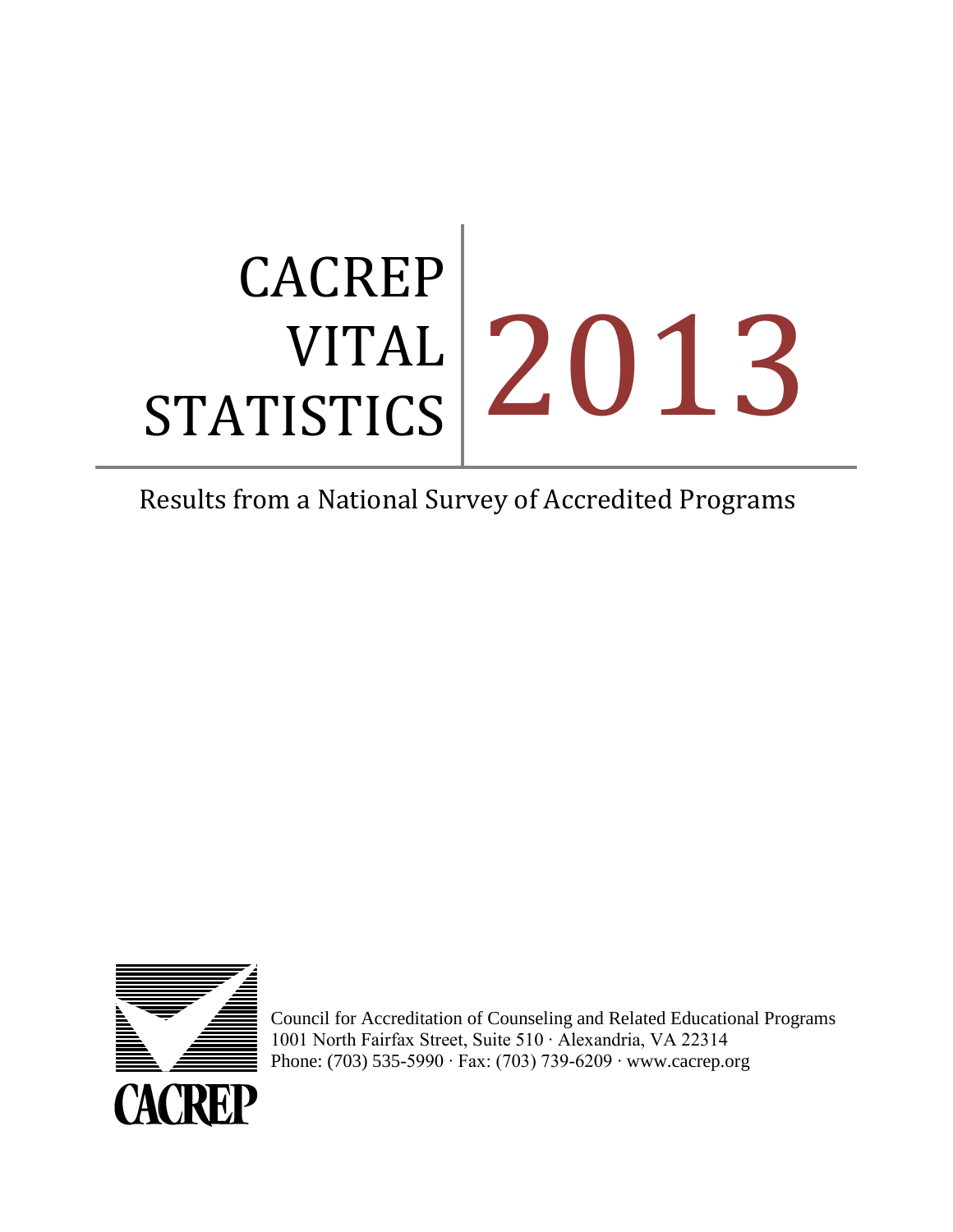Published in June 2014

The following reference citation is based on APA Publication Manual  $(6<sup>th</sup>$  ed.) guidelines and is recommended for use when citing this report:

Council for Accreditation of Counseling and Related Educational Programs. (2014). *CACREP vital statistics 2013: Results from a national survey of accredited programs*. Alexandria, VA: Author.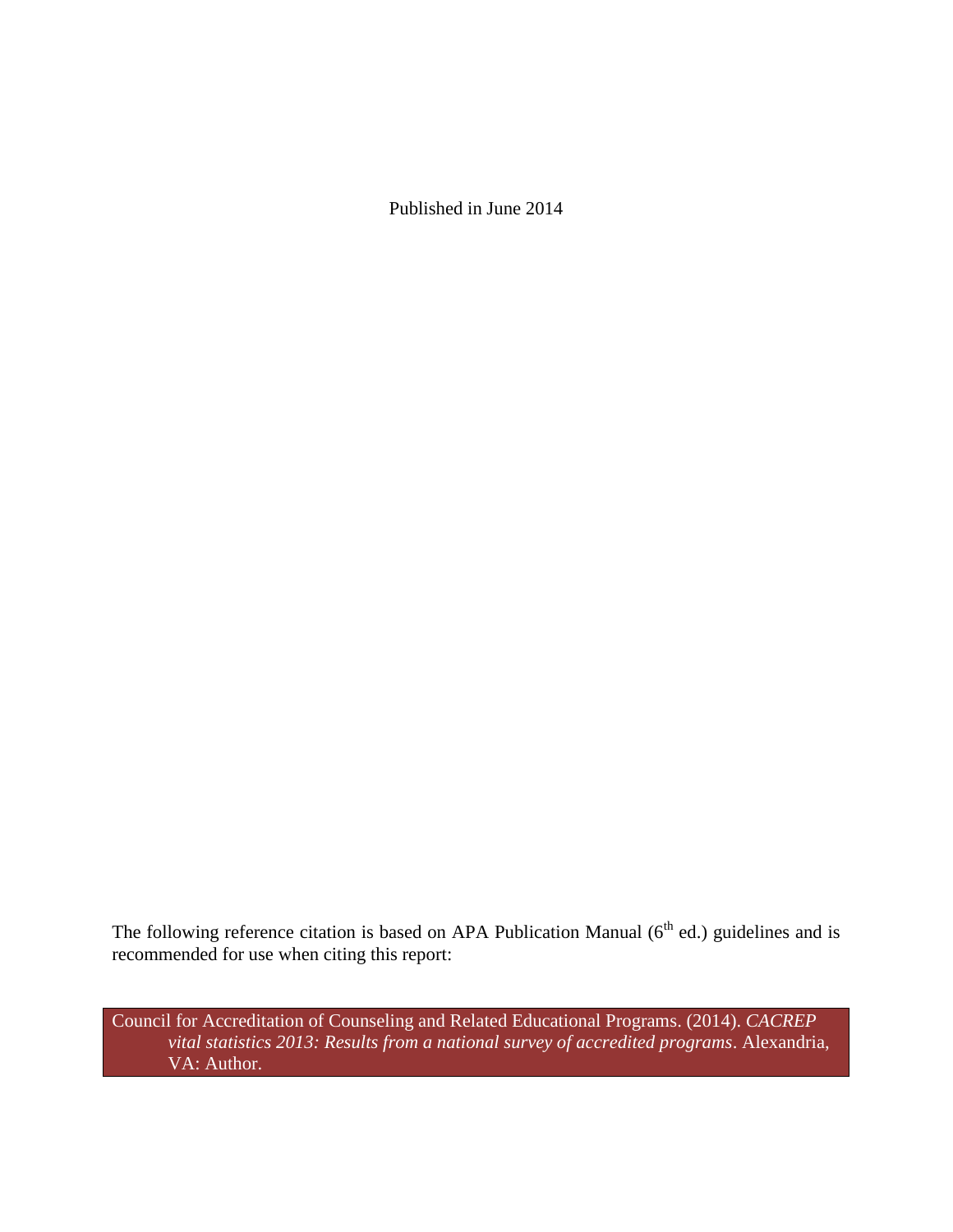# **TABLE OF CONTENTS**

| <b>FIGURE 1:</b> | Types of Institutions Offering CACREP-accredited Programs                                                   |  |
|------------------|-------------------------------------------------------------------------------------------------------------|--|
| TABLE 1:         | Institutions with CACREP Programs by ACES Regions                                                           |  |
| <b>FIGURE 2:</b> | <b>CACREP Institution to ACES Region Population Ratio</b>                                                   |  |
|                  |                                                                                                             |  |
| TABLE 2:         | Program Area Data (programs, enrollment, and graduates)                                                     |  |
| TABLE 3:         | Student Highlights by Program Level (masters and doctoral program<br>applicants, enrollment, and graduates) |  |
|                  |                                                                                                             |  |
| TABLE 4:         | <b>Full-time Faculty Demographics</b>                                                                       |  |
| TABLE 5:         | <b>Masters Student Demographics</b>                                                                         |  |
| TABLE 6:         | <b>Doctoral Student Demographics</b>                                                                        |  |
| TABLE 7:         | All Student Demographics                                                                                    |  |
| <b>FIGURE 3:</b> | Students and Faculty by Gender                                                                              |  |
| <b>FIGURE 4:</b> | <b>Students with Disabilities</b>                                                                           |  |
|                  |                                                                                                             |  |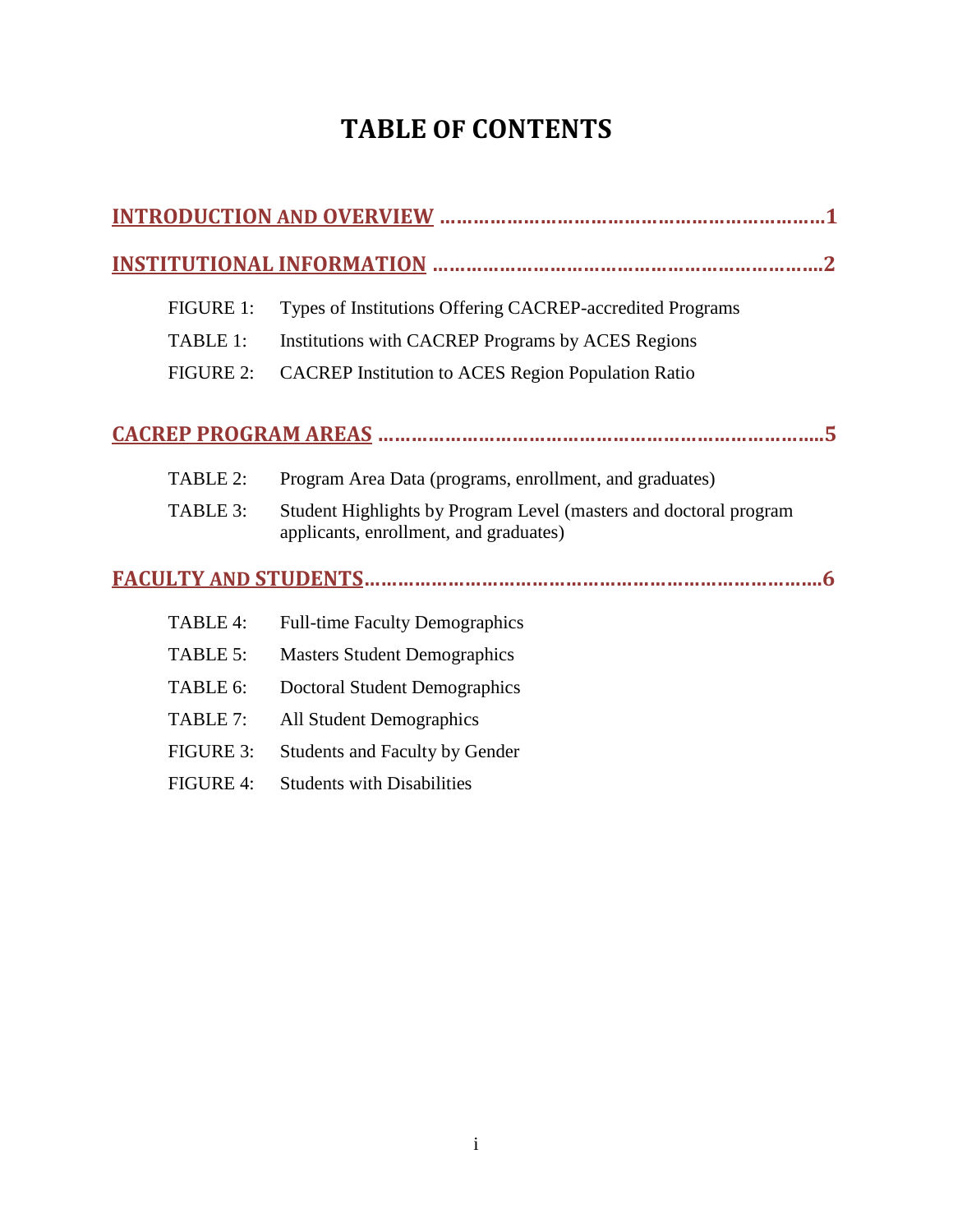# **CACREP VITAL STATISTICS 2013:**

# **Results from a National Survey of Accredited Programs**

# **INTRODUCTION AND OVERVIEW**

CACREP has collected essential information from its accredited counseling programs on an annual basis since the early 1990s. Before the invention of the Internet, CACREP mailed a paper form to accredited programs each year asking them to provide basic programmatic information as well as updates regarding changes in leadership or contact information. This yearly form has evolved over time and today it is known as the CACREP Vital Statistics Survey.

In recent years, the CACREP Vital Statistics Survey has been used for collecting more detailed program information and soliciting feedback from accredited programs on current issues. The results of this survey are used in reporting to government agencies, professional organizations, and even individual researchers who contact the CACREP office. The survey results are also used by the CACREP Board of Directors and staff to help improve the services provided to accredited programs.

The Vital Statistics Survey underwent a number of changes in 2012, including the transition from a paper-pencil format to an online survey. CACREP program liaisons are charged with reporting data on the Vital Statistics Survey each academic year, including the summer, fall, and spring academic terms. Thus, the 2013 CACREP Vital Statistics Survey collected program data reflective of Summer 2012 through Spring 2013; the results of which are included in this report. These data are used to monitor changes and emerging trends within counselor education programs.

The purpose of this report is to make the results of the 2013 CACREP Vital Statistics Survey available to CACREP-accredited programs, state and federal government agencies, counseling licensure/certification entities, counseling researchers, and other stakeholders within the counseling profession as well as the general public. Data concerning CACREP programs, program areas, faculty members and students are presented along with brief narratives as appropriate. The information in this Vital Statistics Report offers a unique description of currently accredited counselor education programs—as well as the students they serve— which assists in providing an environmental context that is helpful for understanding counselor preparation in 2013.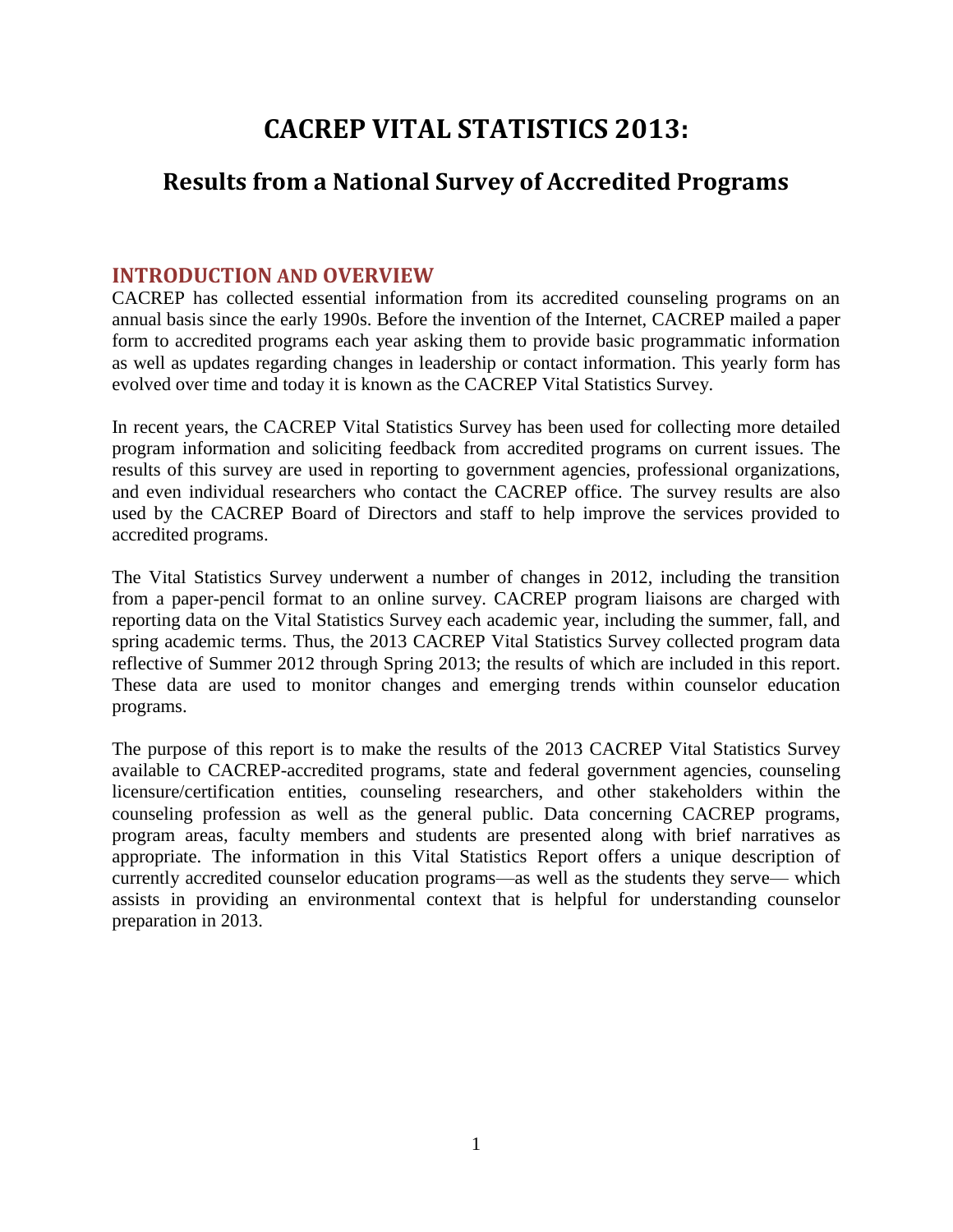# **INSTITUTIONAL INFORMATION**

All graduate counseling programs accredited by CACREP before July 2013 completed the 2013 Vital Statistics Survey. As a result, **272 institutions** offering a total of **622 CACREP-accredited counseling programs** contributed to the data included in this report. Of these:

- $\blacksquare$  185 institutions' counseling programs are accredited under the 2001 CACREP Standards;
- 77 institutions' counseling programs are accredited under the 2009 Standards; and
- 10 institutions have at least one counseling program area accredited under the 2001 Standards and at least one program area accredited under the 2009 CACREP Standards —

This occasionally happens when a new program is added mid-accreditation cycle. Information reported on the 2013 Vital Statistics Survey regarding institution type and geographic location is provided in the next two subsections.

## INSTITUTION TYPE

One approach to classifying types of post-secondary institutions is based on institutional control. The Common Educational Data Standards (CEDS) developed by the U.S. Department of Education outline two major types of post-secondary institutional control: those that are operated by publically elected or appointed officials (public control) and those that are operated by privately elected or appointed officials and derive their major source of funds from private sources (private control). Institutions are often classified further based on other criteria; for example, for-profit status or religious affiliation.

CACREP accredits programs at all types of post-secondary institutions (see **FIGURE 1**). Using categories set forth by federal guidelines, institutions offering CACREP-accredited counseling programs are broken down as follows: Public (n=188), Private not-for-profit [religious affiliation] (n=44), Private not-for-profit [independent: no religious affiliation] (n=21), and Private for-profit (n=19).



# **FIGURE 1**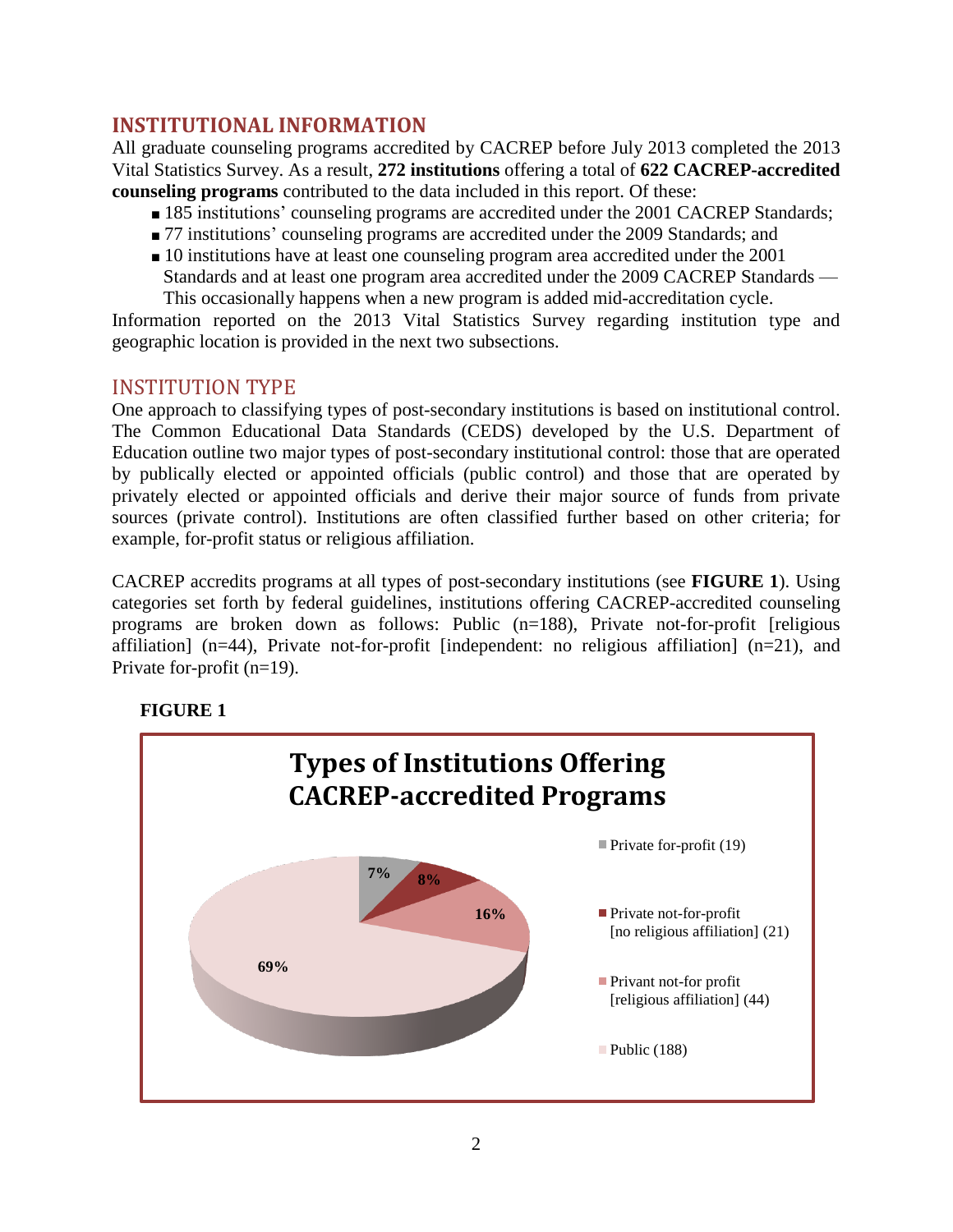## INSTITUTIONS BY ACES REGIONS

According to the 2013 Vital Statistics Survey results, CACREP-accredited programs employ **2,041 full-time faculty members** and are offered by post-secondary institutions located throughout the U.S., as well as Canada and Mexico. To present a clearer picture, these institutions are categorized by their geographic location within the regions designated by the Association for Counselor Education and Supervision (ACES) (see **TABLE 1**). The highest concentration of institutions with CACREP-accredited programs is found in the SACES region  $(n=109)$ ; followed by NCACES  $(n=70)$ , NARACES  $(n=48)$ , WACES  $(n=26)$ , and RMACES (n=17). Two institutions are located outside of the U.S. and do not fall within the boundaries of the ACES regions.

| <b>Institutions with CACREP Programs by ACES Regions</b> |                                                                                                                                                                                  |                                                                                                                                                                                     |                                                                      |                                                                                                                                                                                      |                                                                             |  |  |
|----------------------------------------------------------|----------------------------------------------------------------------------------------------------------------------------------------------------------------------------------|-------------------------------------------------------------------------------------------------------------------------------------------------------------------------------------|----------------------------------------------------------------------|--------------------------------------------------------------------------------------------------------------------------------------------------------------------------------------|-----------------------------------------------------------------------------|--|--|
| <b>ACES</b>                                              | North Atlantic                                                                                                                                                                   | <b>North Central</b>                                                                                                                                                                | <b>Rocky Mountain</b>                                                | Southern                                                                                                                                                                             | Western                                                                     |  |  |
| Region                                                   | (NARACES)                                                                                                                                                                        | (NCACES)                                                                                                                                                                            | (RMACES)                                                             | (SACES)                                                                                                                                                                              | (WACES)                                                                     |  |  |
| Number of                                                | 48                                                                                                                                                                               | 70                                                                                                                                                                                  | 17                                                                   | 109                                                                                                                                                                                  | 26                                                                          |  |  |
| <b>Institutions</b>                                      | (17.65%)                                                                                                                                                                         | (25.74%)                                                                                                                                                                            | (6.25%)                                                              | $(40.07\%)$                                                                                                                                                                          | $(9.56\%)$                                                                  |  |  |
| <i>States in</i><br>Region                               | Connecticut<br><b>Delaware</b><br>District of<br>Columbia<br>Maine<br><b>Massachusetts</b><br>New Hampshire<br>New Jersey<br>New York<br>Pennsylvania<br>Rhode Island<br>Vermont | <i>Illinois</i><br><i>Indiana</i><br>Iowa<br>Kansas<br>Michigan<br>Minnesota<br><i>Missouri</i><br>Nebraska<br>North Dakota<br>Ohio<br><i>Oklahoma</i><br>South Dakota<br>Wisconsin | Colorado<br><i>Idaho</i><br>Montana<br>New Mexico<br>Utah<br>Wyoming | Alabama<br>Arkansas<br>Florida<br>Georgia<br>Kentucky<br>Louisiana<br>Maryland<br>Mississippi<br>North Carolina<br>South Carolina<br>Tennessee<br>Texas<br>Virginia<br>West Virginia | Alaska<br>Arizona<br>California<br>Hawaii<br>Nevada<br>Oregon<br>Washington |  |  |

#### **TABLE 1**

*NOTE.* Two institutions are located outside of the U.S. and do not fall within the boundaries of the ACES regions.

While a variety of criticisms exist related to CACREP-accreditation, one in particular has been referenced quite frequently as a retort to the increasing recognition of CACREP and adoption of CACREP-language in educational requirements for counselors both at the state and federal level. This criticism essentially claims, "CACREP is a regional phenomenon." By only considering the information provided in the table above, it might be easy to agree with that statement. After all, one region (SACES) has 109 post-secondary institutions with CACREP programs, while another (RMACES) only has 17; even NCACES, a region made up of only one less state than SACES, has just 70 CACREP institutions. However, there are a number of other factors that need to be considered to understand what the data mean.

One of the most important factors to consider is population. A basic understanding of supply and demand suggests that states with higher populations would require [demand] more postsecondary institutions and services [supply] than states with lower populations. As the number of post-secondary institutions increases in a particular state, the chances that additional graduate counseling programs will be developed also increases. This same concept can be applied when examining the geographic locations of CACREP programs across ACES regions.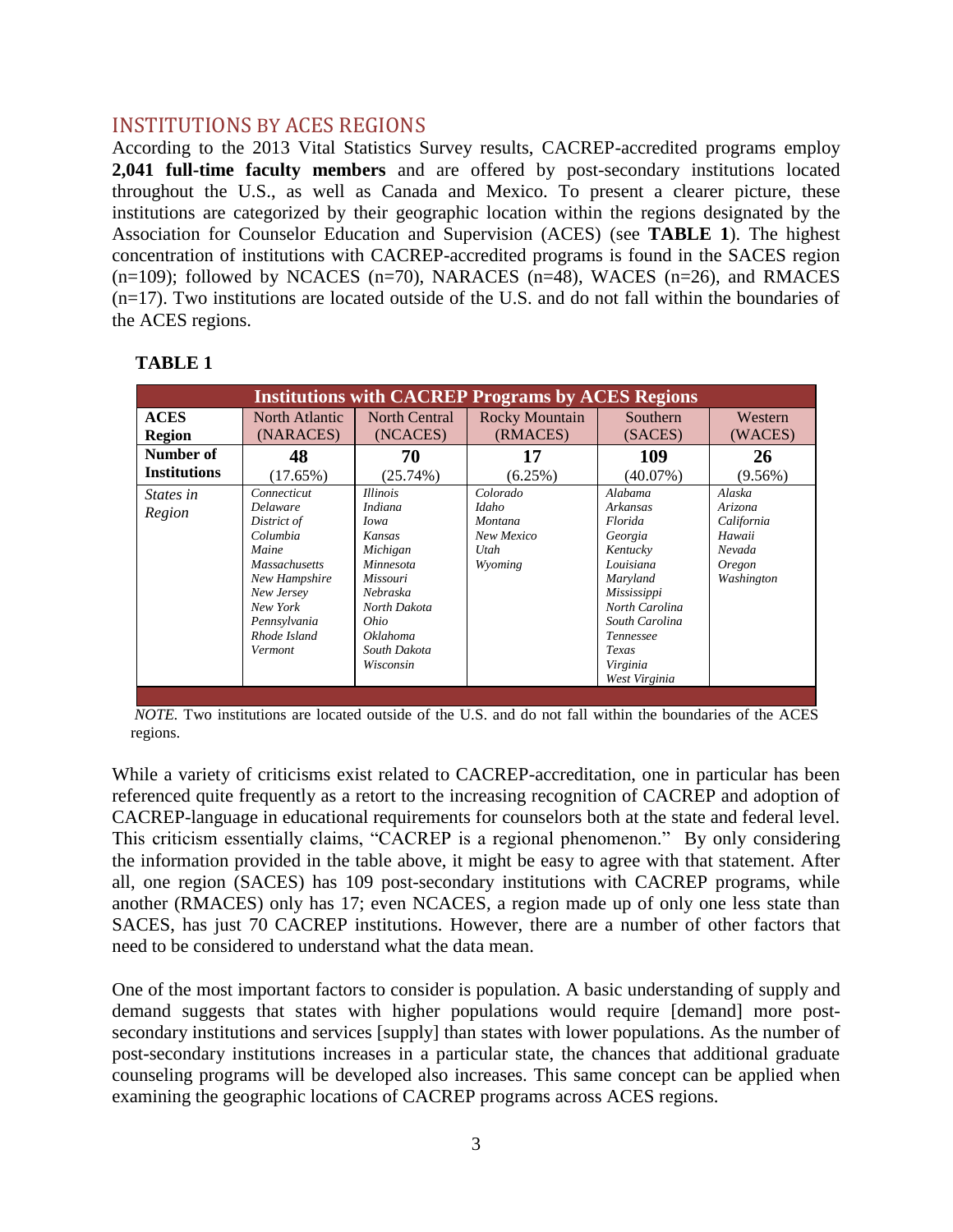In an effort to provide a more balanced perspective for examining the alleged "regional phenomenon" of CACREP, ratios were developed comparing the number of CACREP institutions to the population within ACES regions (**FIGURE 2**). Estimated populations for ACES regions were created by summing the 2013 population estimate for all states located within each region. The estimated population of each ACES region was then divided by the total number of post-secondary institutions with CACREP programs located in the region, respectively.



## **FIGURE 2**

*NOTE.* Exact ratios for each ACES region are as follows: NARACES (1 to 1,198,235); NCACES (1 to 1,019,978); RMACES (1 to 792,029); SACES (1 to 1,036,337); and WACES (1 to 2,108,690).

A few interesting facts should be noted. First, the region with the fewest CACREP institutions (RMACES) also has the lowest (i.e., most preferable) institution to population ratio. Next, the SACES region is often negatively cited for having the highest concentration of CACREP programs. While it is true that this region has the highest number of institutions with CACREP programs, the region is not overly concentrated with CACREP institutions when compared to other regions. SACES actually falls right in the middle, with two regions having higher ratios and two regions having lower ratios. Lastly, the populations represented per CACREP institution are fairly similar among the regions, with the exception of the WACES region. The ratio for WACES is about double that of the other regions. However, this can be understood and explained by the fact that 3 of the 7 states in that region (42.9%) have only had counselor licensure laws passed within the last 10 years; most notably is California, which not only has the highest population of any state, but was also the very last state to secure licensure for counselors.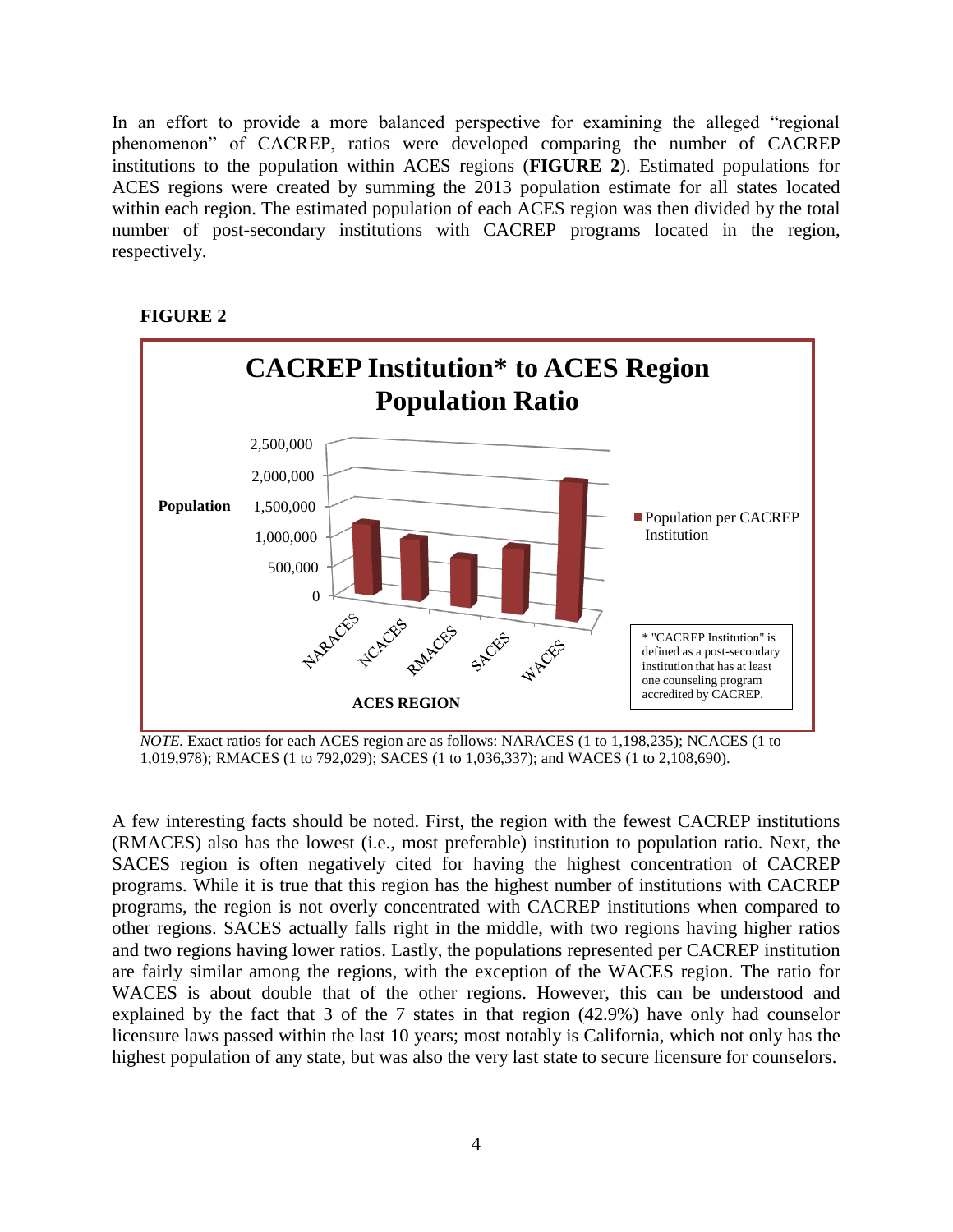## **CACREP PROGRAM AREAS**

The data collected by the Vital Statistics Surveys provide insight into many facets of CACREPaccredited programs. Regarding counseling program areas in 2013, School Counseling was the program area with the highest number of CACREP-accredited programs (n=224). However, this will likely change in the future as Community Counseling and Mental Health Counseling programs under the 2001 Standards are combined while they transition into Clinical Mental Health Counseling programs under the 2009 Standards. Gerontological Counseling had the fewest, with only one accredited program due to the discontinuation of standards in this specialization.

In terms of graduates in the past year, School Counseling was the top program area with 3,680 graduates. School Counseling programs also claimed the largest number of currently enrolled students (n=10,221). However, a combined total of 14,123 students are currently enrolled in Mental Health Counseling and Clinical Mental Health Counseling programs. Six program areas reported significantly lower student enrollments than the other program areas: Student Affairs (n=428), Career Counseling (n=168), College Counseling (n=147), Student Affairs and College Counseling (n=95), Addiction Counseling (n=19), and Gerontological Counseling (n=2). **TABLE 2** offers further details on the number of accredited programs, current student enrollment, and graduates reported for each program area.

| Program Area Data (2012-2013)  |                           |                |                   |        |                  |       |  |
|--------------------------------|---------------------------|----------------|-------------------|--------|------------------|-------|--|
|                                | <b>Number of Programs</b> |                | <b>Enrollment</b> |        | <b>Graduates</b> |       |  |
| <b>CACREP Program Area</b>     | 2013                      | 2012           | 2013              | 2012   | 2013             | 2012  |  |
| Addiction*                     | 2                         | N/A            | 19                | N/A    | 9                | N/A   |  |
| Career***                      | 8                         | 8              | 168               | 167    | 51               | 59    |  |
| Clinical Mental Health*        | 74                        | 34             | 8,109             | 5,003  | 2,066            | 1,022 |  |
| College**                      | 9                         | 11             | 147               | 179    | 43               | 54    |  |
| Community**                    | 136                       | 155            | 9,582             | 10.903 | 2.737            | 3,015 |  |
| Counselor Ed. & Supervision*** | 62                        | 60             | 2,122             | 2,028  | 326              | 323   |  |
| Gerontological**               | 1                         |                | $\mathbf{2}$      | 9      | $\mathbf{0}$     | 3     |  |
| Marriage, Couple, & Family***  | 39                        | 36             | 2,595             | 2,446  | 828              | 576   |  |
| Mental Health**                | 43                        | 54             | 6,014             | 6.742  | 1,167            | 1,201 |  |
| School***                      | 224                       | 218            | 10,221            | 11,042 | 3,680            | 3,843 |  |
| Student Affairs**              | 17                        | 19             | 428               | 423    | <b>150</b>       | 146   |  |
| Student Affairs & College*     | 7                         | $\overline{4}$ | 95                | 63     | 42               | 18    |  |

#### **TABLE 2**

\*Program area in the 2009 CACREP Standards.

\*\*Program area in the 2001 CACREP Standards.

\*\*\*Program area in both the 2001 and 2009 CACREP Standards.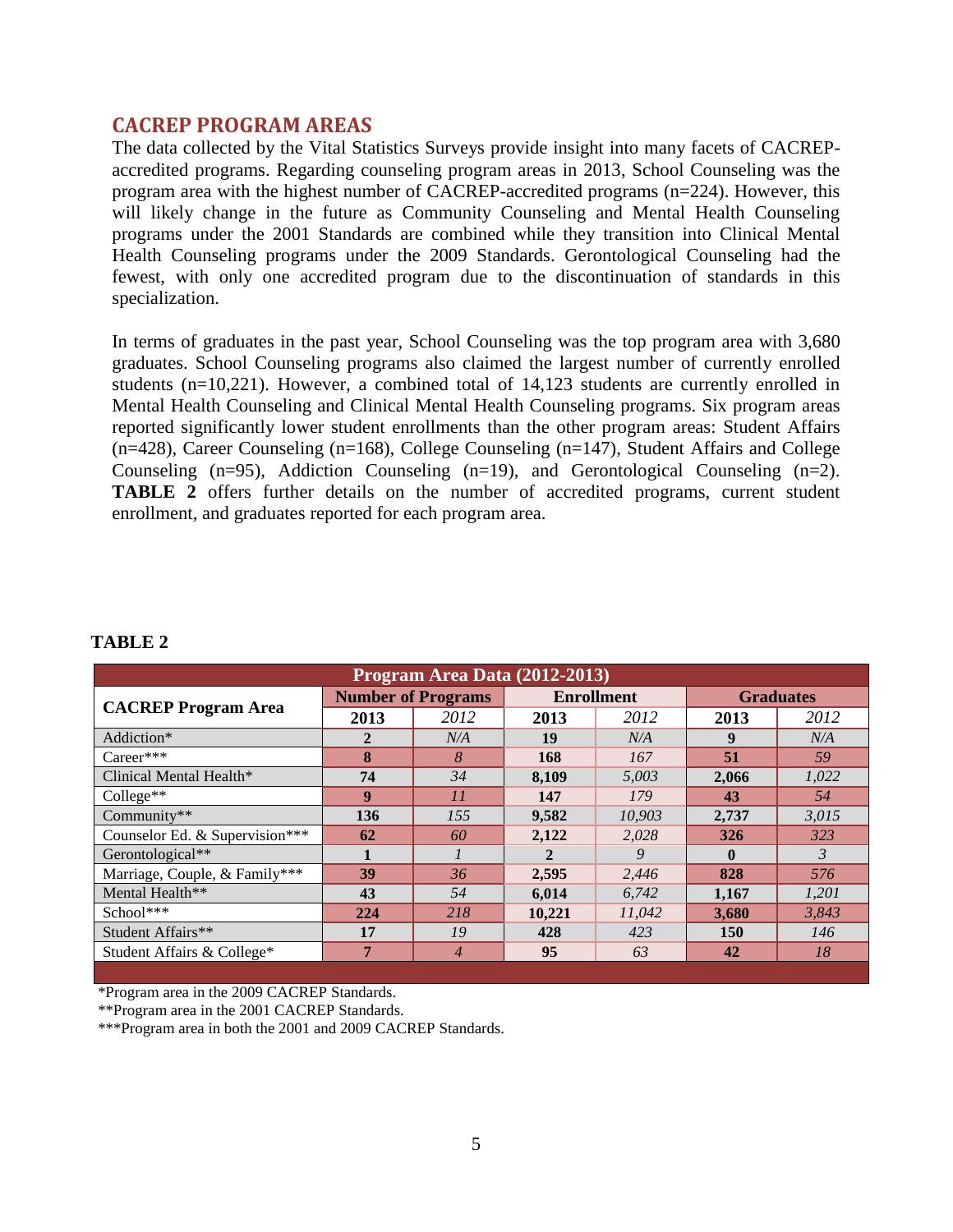**TABLE 3** sheds light on the number of individuals who applied to CACREP programs in the past year, the number of students who graduated from CACREP programs in the past year, and the total number of students currently enrolled in CACREP programs across the country. Information about total program applicants, graduates, and current student enrollments are broken down by program level (i.e., masters vs. doctoral).

### **TABLE 3**

| <b>Student Highlights by Program Level (2012-2013)</b> |                   |        |                   |        |                  |        |  |  |
|--------------------------------------------------------|-------------------|--------|-------------------|--------|------------------|--------|--|--|
|                                                        | <b>Applicants</b> |        | <b>Enrollment</b> |        | <b>Graduates</b> |        |  |  |
| <b>Program Level</b>                                   | 2013              | 2012   | 2013              | 2012   | 2013             | 2012   |  |  |
| <b>Masters Programs</b>                                | 34,480            | 34,885 | 37,380            | 36,977 | 10,773           | 9,937  |  |  |
| <b>Doctoral Programs</b>                               | 1,513             | 1,416  | 2,122             | 2,028  | 326              | 323    |  |  |
| <b>All CACREP Programs</b>                             | 35,993            | 36.301 | 39,502            | 39,005 | 11.099           | 10,260 |  |  |
|                                                        |                   |        |                   |        |                  |        |  |  |

*NOTE*. The aggregate applicant and graduate data for 2013 in TABLE 3 are based on program report and reflect the total number of applications received and total number of students who graduated from programs "in the past year" (Summer 2012-Spring 2013). Current student enrollment is based on data reported by programs as of the date each program submits the Vital Statistics Survey for a given year.

# **FACULTY AND STUDENTS**

Placing significant value on diversity, CACREP requires counseling programs to create and support an inclusive learning community. The CACREP Standards not only call for programs to recruit, employ, and retain a diverse faculty, they also require programs to make systematic efforts to attract, enroll, and retain a diverse student body. Part of examining diversity within the counseling profession involves taking a close look at the individuals who are becoming professional counselors. Going beyond numbers of applicants, graduates and student enrollments, this final section will provide a detailed demographic perspective regarding the makeup of full-time faculty members and students in CACREP programs.

Racial/ethnic demographic breakdowns are reported for full-time faculty members (**TABLE 4**), CACREP masters students (**TABLE 5**), CACREP doctoral students (**TABLE 6**), and all CACREP graduate students combined (**TABLE 7**). Lastly, **FIGURE 3** illustrates the gender differences among students and full-time faculty members in CACREP-accredited programs followed by **FIGURE 4** which highlights information about students with disabilities as reported by programs on the 2013 CACREP Vital Statistics Survey.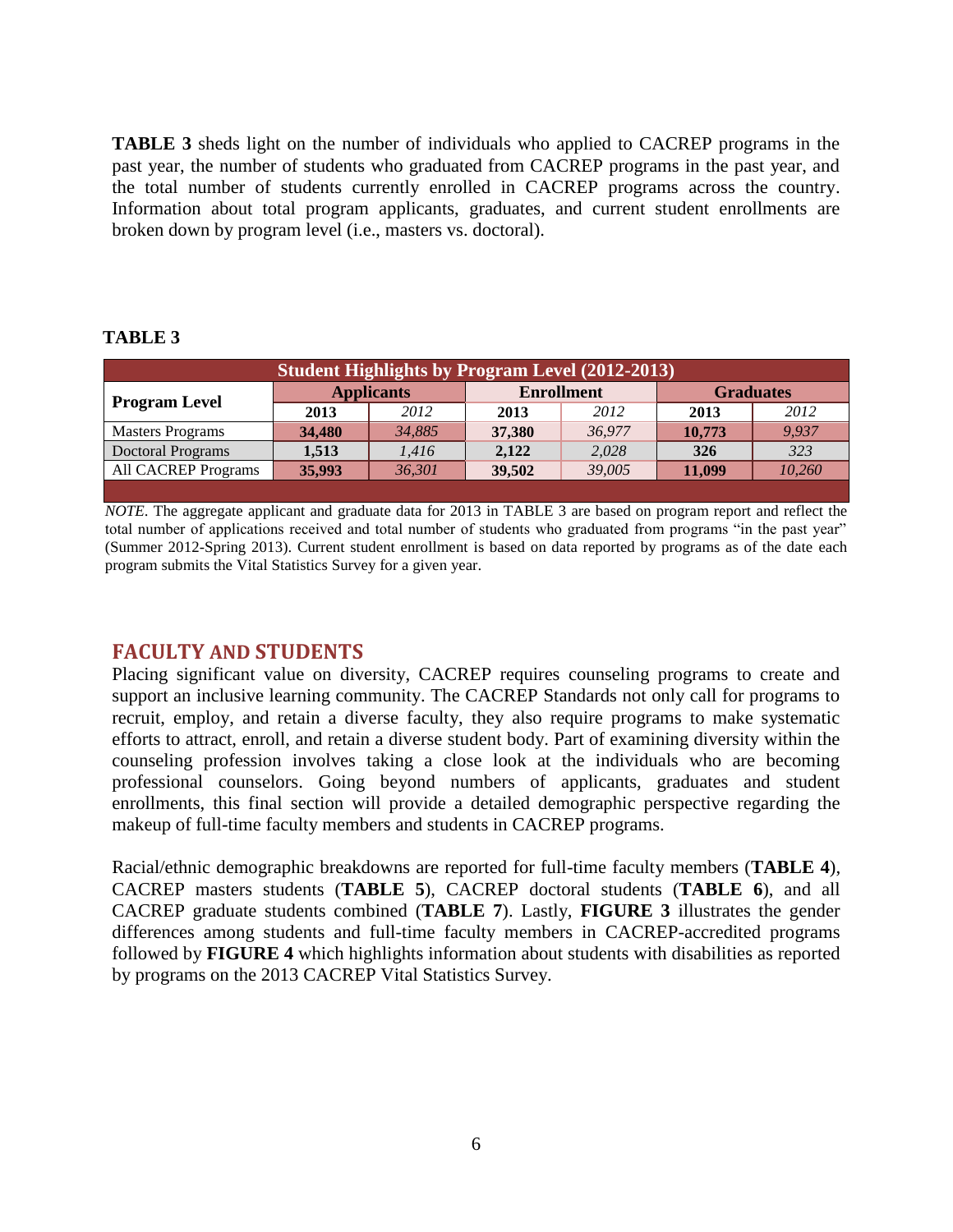#### **Table 4**

| <b>CACREP Full-time Faculty Demographics</b> |               |               |          |  |  |  |
|----------------------------------------------|---------------|---------------|----------|--|--|--|
| <b>Race/Ethnicity</b>                        | <b>Gender</b> | <b>Total</b>  |          |  |  |  |
|                                              | <b>Male</b>   | <b>Female</b> |          |  |  |  |
| African American/Black                       | 4.29%         | 9.17%         | 13.46%   |  |  |  |
| American Indian/Native Alaskan               | 0.43%         | 0.59%         | $1.02\%$ |  |  |  |
| Asian American                               | 1.13%         | 2.25%         | 3.38%    |  |  |  |
| Caucasian/White                              | 31.15%        | 43.49%        | 74.64%   |  |  |  |
| Hispanic/Latino/Spanish American             | 1.88%         | 2.84%         | $4.72\%$ |  |  |  |
| Native Hawaiian/Pacific Islander             | 0.05%         | 0.05%         | $0.11\%$ |  |  |  |
| Multiracial                                  | 0.59%         | 0.86%         | 1.45%    |  |  |  |
| Non-resident Alien                           | 0.27%         | 0.32%         | $0.59\%$ |  |  |  |
| Other/Undisclosed                            | 0.21%         | 0.43%         | $0.64\%$ |  |  |  |
|                                              |               |               |          |  |  |  |

*NOTE.* Some programs were unable to provide faculty racial/ethnic demographic information on the 2013 Vital Statistics Survey. The data in TABLE 4 are based on a sample of 1,865 full-time faculty members currently working in CACREP-accredited programs, which accounts for 91.38% of all full-time faculty members in CACREPaccredited programs. All percentages were calculated individually and rounded to the nearest hundredth; the sum of the "Total" percentages may not equal 100%.

### **TABLE 5**

| <b>CACREP Masters Student Demographics</b> |               |               |          |  |  |  |
|--------------------------------------------|---------------|---------------|----------|--|--|--|
| <b>Race/Ethnicity</b>                      | <b>Gender</b> | <b>Total</b>  |          |  |  |  |
|                                            | <b>Male</b>   | <b>Female</b> |          |  |  |  |
| African American/Black                     | 3.23%         | 17.52%        | 20.75%   |  |  |  |
| American Indian/Native Alaskan             | 0.11%         | 0.62%         | 0.73%    |  |  |  |
| Asian American                             | 0.34%         | 1.41%         | 1.75%    |  |  |  |
| Caucasian/White                            | 10.69%        | 49.75%        | 60.45%   |  |  |  |
| Hispanic/Latino                            | 1.40%         | 6.42%         | 7.82%    |  |  |  |
| Native Hawaiian/Pacific Islander           | 0.05%         | 0.20%         | 0.25%    |  |  |  |
| Multiracial                                | 0.37%         | 1.43%         | 1.80%    |  |  |  |
| Non-resident Alien                         | 0.13%         | 0.54%         | $0.67\%$ |  |  |  |
| Other/Undisclosed                          | 0.99%         | 4.80%         | 5.79%    |  |  |  |
|                                            |               |               |          |  |  |  |

*NOTE.* Some programs were unable to provide student racial/ethnic demographic information on the 2013 Vital Statistics Survey. The data in TABLE 5 are based on a sample of 30,963 students currently enrolled in CACREP-accredited masters programs, which accounts for 82.83% of all students currently enrolled in CACREP-accredited masters programs. All percentages were calculated individually and rounded to the nearest hundredth; the sum of the "Total" percentages may not equal 100%.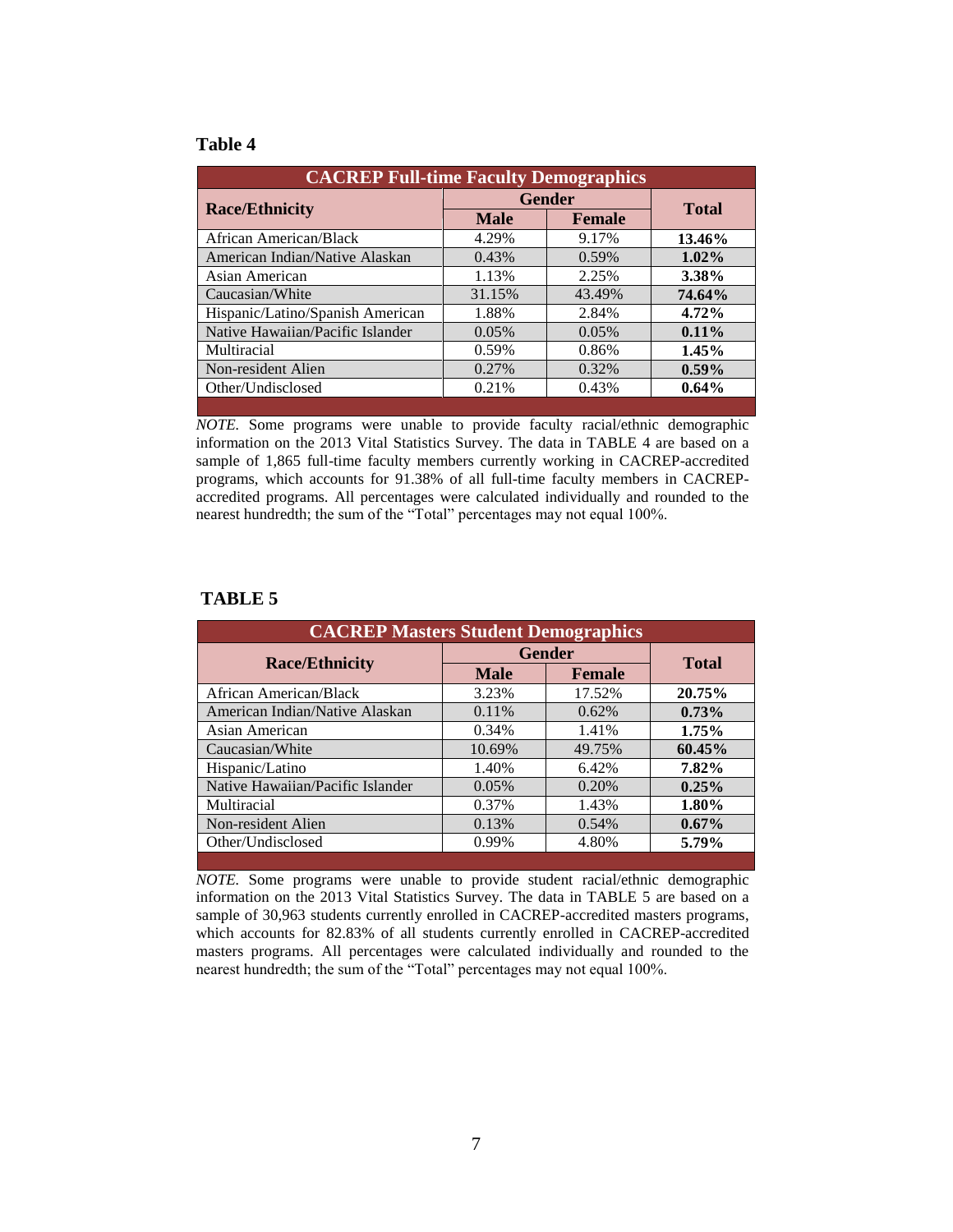#### **TABLE 6**

| <b>CACREP Doctoral Student Demographics</b> |               |               |          |  |  |  |
|---------------------------------------------|---------------|---------------|----------|--|--|--|
|                                             | <b>Gender</b> | <b>Total</b>  |          |  |  |  |
| <b>Race/Ethnicity</b>                       | <b>Male</b>   | <b>Female</b> |          |  |  |  |
| African American/Black                      | 4.65 %        | 15.89 %       | 20.54 %  |  |  |  |
| American Indian/Native Alaskan              | 0.18%         | 0.73%         | $0.91\%$ |  |  |  |
| Asian American                              | $0.60\%$      | 1.93 %        | 2.54%    |  |  |  |
| Caucasian/White                             | 16.19%        | 43.93 %       | 60.12 %  |  |  |  |
| Hispanic/Latino                             | 1.51%         | 3.75 %        | 5.26%    |  |  |  |
| Native Hawaiian/Pacific Islander            | 0.12%         | 0.18%         | $0.30\%$ |  |  |  |
| Multiracial                                 | 0.36%         | 1.45 %        | $1.81\%$ |  |  |  |
| Non-resident Alien                          | 0.91%         | 4.17 %        | 5.08%    |  |  |  |
| Other/Undisclosed                           | 0.79%         | 2.66 %        | 3.44%    |  |  |  |
|                                             |               |               |          |  |  |  |

*NOTE.* Some programs were unable to provide student racial/ethnic demographic information on the 2013 Vital Statistics Survey. The data in TABLE 6 are based on a sample of 1,655 students currently enrolled in CACREP-accredited doctoral programs, which accounts for 77.99% of all students currently enrolled in CACREP-accredited doctoral programs. All percentages were calculated individually and rounded to the nearest hundredth; the sum of the "Total" percentages may not equal 100%.

#### **TABLE 7**

| <b>All CACREP Student Demographics</b> |               |               |              |  |  |  |
|----------------------------------------|---------------|---------------|--------------|--|--|--|
|                                        | <b>Gender</b> |               |              |  |  |  |
| <b>Race/Ethnicity</b>                  | <b>Male</b>   | <b>Female</b> | <b>Total</b> |  |  |  |
| African American/Black                 | 3.30%         | 17.44 %       | 20.74 %      |  |  |  |
| American Indian/Native Alaskan         | 0.12%         | 0.62%         | $0.74\%$     |  |  |  |
| Asian American                         | 0.35%         | 1.43 %        | 1.79%        |  |  |  |
| Caucasian/White                        | 10.97%        | 49.46 %       | $60.43 \%$   |  |  |  |
| Hispanic/Latino                        | 1.41%         | 6.28 %        | 7.69%        |  |  |  |
| Native Hawaiian/Pacific Islander       | 0.06%         | 0.20%         | 0.25%        |  |  |  |
| Multiracial                            | 0.37%         | 1.43 %        | 1.80%        |  |  |  |
| Non-resident Alien                     | 0.17%         | 0.72%         | $0.89\%$     |  |  |  |
| Other/Undisclosed                      | 0.98%         | 4.69 %        | $5.67\%$     |  |  |  |
|                                        |               |               |              |  |  |  |

*NOTE.* Some programs were unable to provide student racial/ethnic demographic information on the 2013 Vital Statistics Survey. The data in TABLE 7 are based on a sample of 32,618 students currently enrolled in CACREP-accredited programs, which accounts for 82.57% of all students currently enrolled in CACREP-accredited programs. All percentages were calculated individually and rounded to the nearest hundredth; the sum of the "Total" percentages may not equal 100%.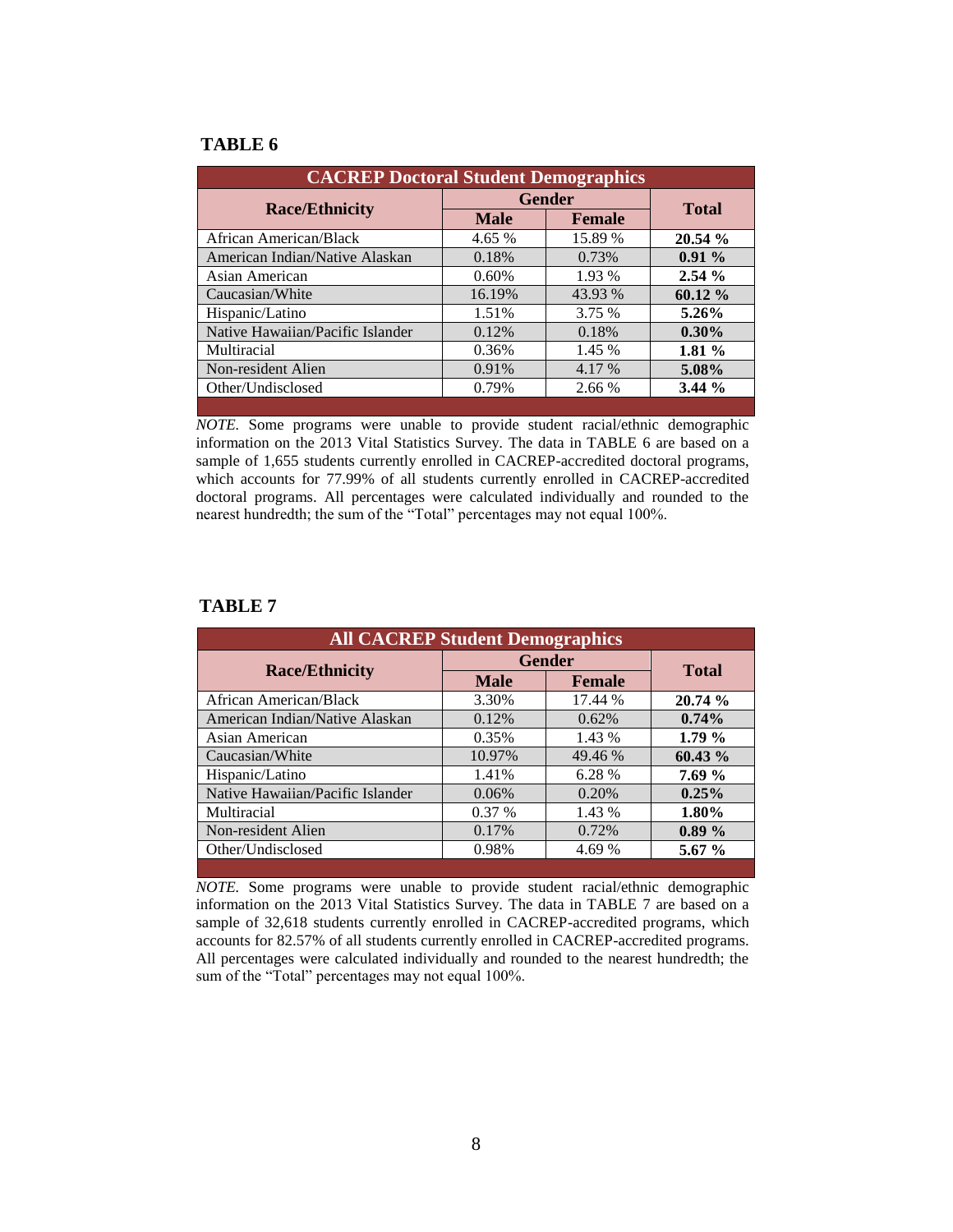#### **FIGURE 3**



*NOTE*. Some programs were unable to provide student and faculty demographic information on the 2013 Vital Statistics Survey. The data in FIGURE 3 are based on a sample of 32,618 students currently enrolled in CACREP-accredited programs, which accounts for 82.57% of all students currently enrolled in CACREP-accredited programs, and a sample of 1,865 full-time faculty members currently working in CACREP-accredited programs, which accounts for 91.38% of all full-time faculty members in CACREPaccredited programs.